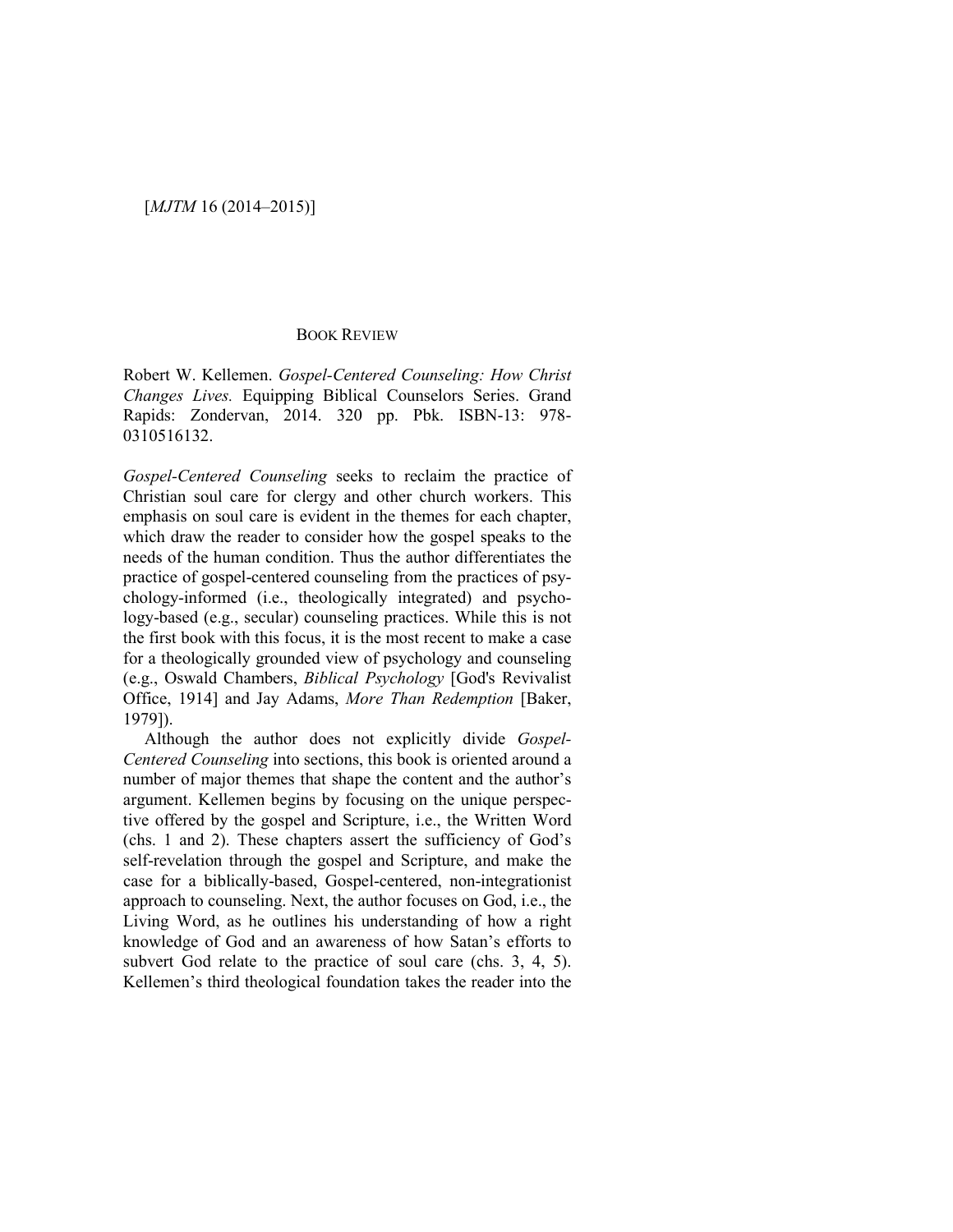## R2 *McMaster Journal of Theology and Ministry* 16

realm of theological anthropology (ch. 6) where he moves beyond affirming the significance of the *imago Dei* and asserts that the purpose of human life is to be God-focused (*coram Deo*).

In chapter 7 the author outlines his perspective on the practice of soul care. Thus the gospel-centered counselor is portrayed as a physician of the soul (ch. 7) whose task is to assess and diagnose the spiritual maladies of the counselee (chs. 8 and 9), bring the comfort and hope of the gospel to those who suffer (ch. 10), prescribe what he calls soul-utions (chs. 11 and 12) and dispense grace (ch. 15).

Three themes characterize the remaining numbered chapters of this book: the transformative possibilities of being in community with other Christians (ch. 13), the sustaining power of eschatological hope (ch. 14), and progressive sanctification as a Christian paradigm for change (ch. 16). The author concludes with a summative chapter, "Living Life Empowered by Christ's Changeless Gospel Truth." The book also includes endnotes, a bibliography, and a Scripture index, but does not provide a subject index, an oversight that will limit the use of this book as a reference text.

I affirm Kellemen's desire to restore the historical practice of soul care to the work of pastoral ministry. Indeed, his emphasis on soul care has the positive effect of separating the uniquely pastoral work of the ministry generalist from the therapeutic emphasis that often characterizes the work of ministry specialists such as chaplains and Christian counselors. Similarly, I welcome his desire to draw on the biblical and theological resources of the Christian community to inform the work of soul care and the broader task of counseling. In fact, this emphasis is an important reminder to those of us who do not belong to the Biblical Counseling Coalition of the vital role of these things. A third refreshing emphasis of this book is Kellemen's focus on living life in the presence of God (*coram Deo*). That being said, this book also raises significant concerns, four of which are discussed below.

To begin, Kellemen's use of Scripture reflects a view of the sufficiency and purpose of the Christian Scriptures that readers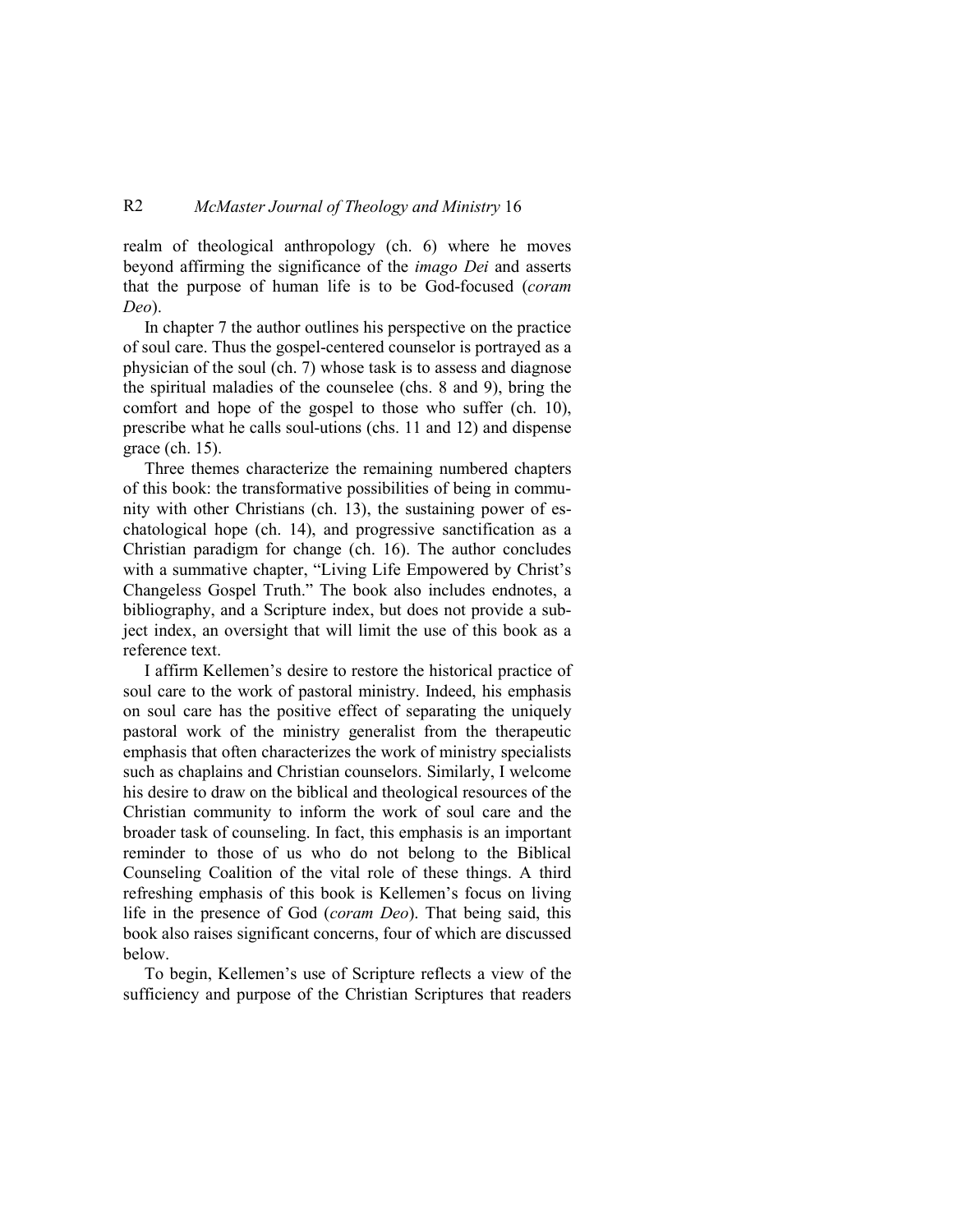who are outside his theological community may find to be overly inclusive. This tension comes into focus when we compare the *Statement of Faith* of the American Association of Christian Counselors (AACC), which states that Scripture is the "final authority for all matters about which it speaks," with the *Doctrinal Statement* of the Biblical Counseling Coalition (BCC), which states that "the Bible reveals the meaning of our *total life situation in each and all [of] its aspects*" (emphasis added). While subtle, the difference between these affirmations is the difference between practices that are Scripture-based (BCC) and those counseling practices that are both Scripture-informed and psychology-informed (AACC). The limitations of the BCC view, which Kellemen endorses, shape the argument of *Gospel-Centered Counseling* in at least two important ways.

The agenda of this book is clearly to demonstrate the biblical basis of the model and is seen in the author's copious use of Scripture. In other words, the question "Is it biblical?" is foremost in the author's thinking. The influence of the BCC view of Scripture is also observable in the fact that Kellemen makes minimal allowance for the fruit of sound scientific (i.e., quantitative) inquiry and even less place for what he refers to as descriptive (i.e., qualitative) research (ch. 2). This perspective on the role of science has significant implications at both the practice level and the level of theory development and refinement. On the practice level, the author (i) makes no allowance for the use of psychological interventions and (ii) provides no guidance as to how the pastoral task of soul care relates to the therapeutic work provided by (Christian) medical practitioners, psychotherapists, and psychiatrists, even though he acknowledges a role for psychotropic medication and neurological psychology. As a result, the reader is left with the impression that biblicallyinformed and scientifically-informed approaches to the care of persons function as separate and unrelated entities. On the level of theory development and refinement, Kellemen's descriptions of his model suggest that the question "Is it biblical?" is of significantly greater importance than the questions that inform scientific inquiry, such as "Does Gospel-Centered Counseling work?" and "What factors contribute to the effectiveness of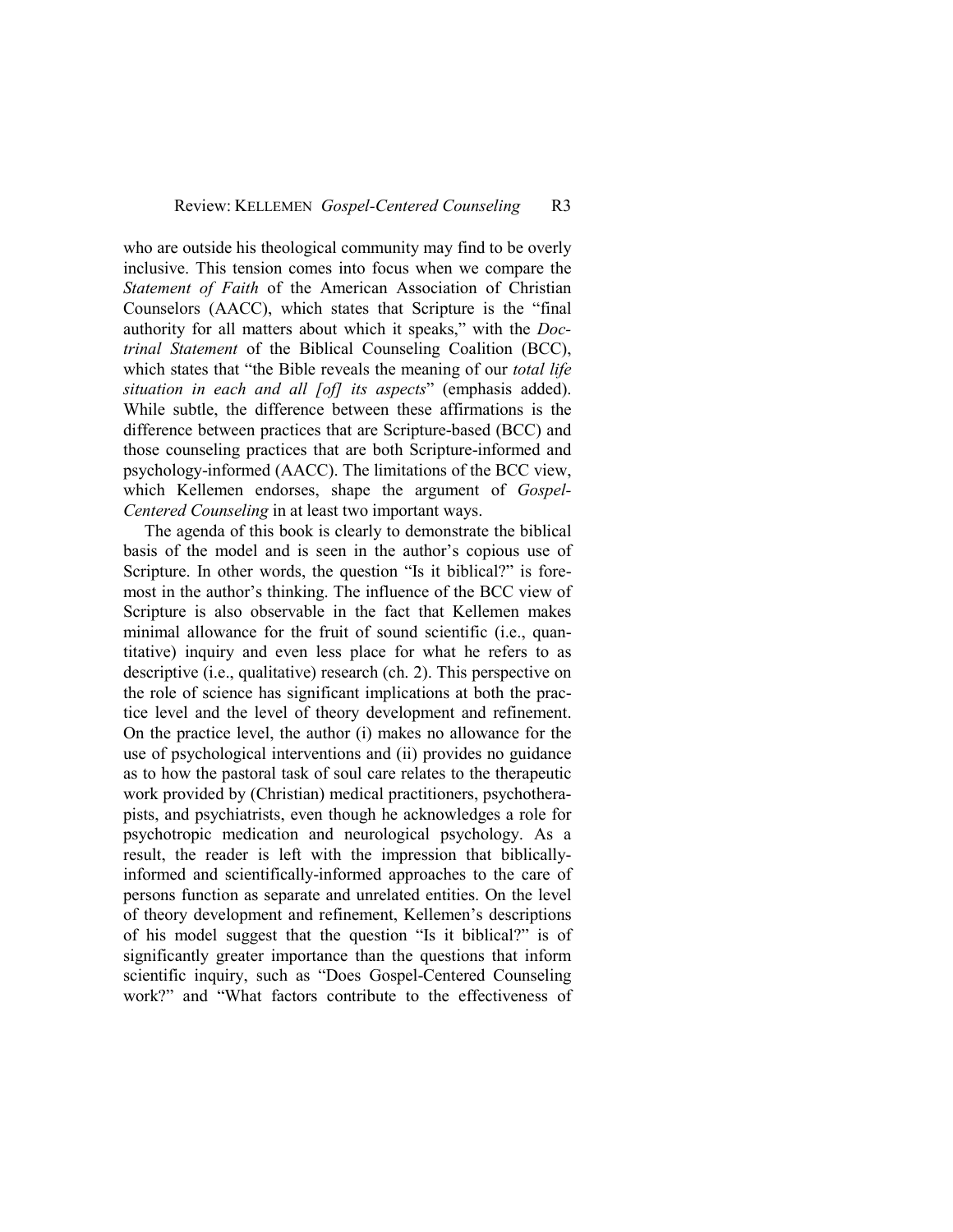## R4 *McMaster Journal of Theology and Ministry* 16

Gospel-Centered Counseling?" Indeed, aside from his use of illustrative stories that are intended to demonstrate how the model is envisioned to work, these questions are not addressed within this book. Thus there is no indication that anyone has conducted efficacy studies of either the model or any of the interventions that are discussed.

Second, I am puzzled by the fact that while the BCC *Confessional Statement* clearly affirms the work of the Holy Spirit in Counseling, Kellemen's treatment of this topic does not appear to be well developed (cf. chs. 3 and 15). In chapter 3 the Spirit is identified as the source of wisdom and the source of transforming power. Unfortunately, Kelleman does not elaborate on these points. In chapter 15 he writes of the importance of yielding to, being filled with, and being empowered by the Spirit. In the same chapter he states that the spiritual disciplines "empower us to actively appropriate and depend on God's Spirit in our lives: to live by, be led by, yielded to, filled with, controlled by, walking in, and keeping in step with God's transforming and indwelling Holy Spirit" (265). Perhaps the author addresses this question elsewhere in his writings? Unfortunately, the propositional style of this book means that these ideas remain underdeveloped and this risks communicating that spiritual transformation is dependent on an individual's efforts to submit to and appropriate what God has to offer. This is a critical point, as any attempt to counsel another person by means of either secular or Christian methods that is done apart from an acknowledgement of and reliance upon the operation of the Holy Spirit within the counseling process becomes nothing more than another human endeavor (works righteousness)—even if the gospel is stated to be at the core of the model.

Third, I have significant concerns about what appears to be a limited range of counseling skills and foci. To his credit, Kellemen provides the reader with a number of what may be described as case summaries as well as an extended case description (ch. 7). These case examples demonstrate a clear focus on behavior, cognition, and the replacing of faulty (i.e., sinful) cognitive schemas with a biblical perspective. The counseling skills most in evidence are using questions, making educative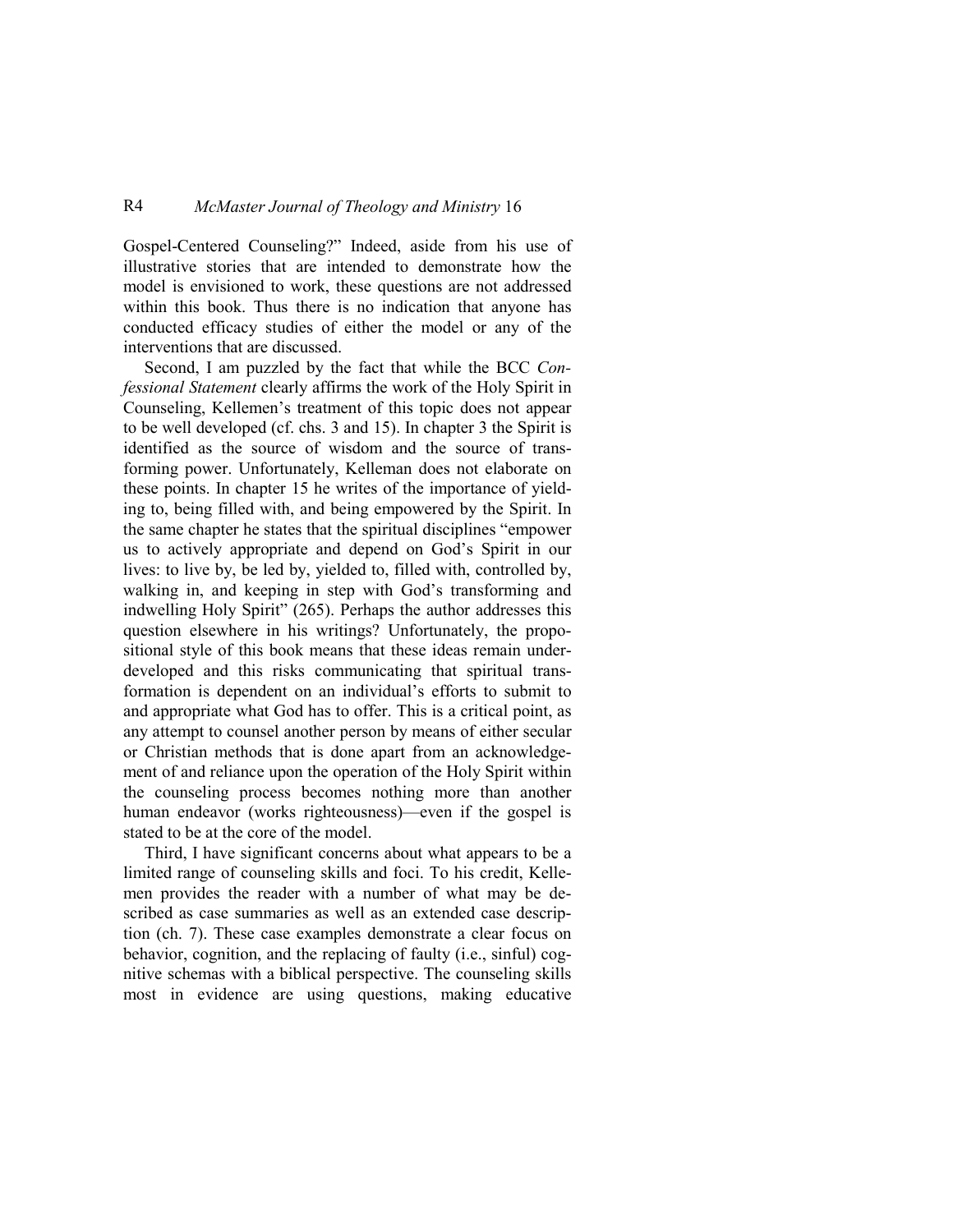comments, exploring discrepancies, directing (guiding), clarifying, listening, reinforcement, noting a theme, and paraphrasing. Thus it is observed that Gospel-Centered Counseling is portrayed as a directive model that, in the interest of engaging a person to change behavior and faulty thinking, at least in the hands of the inexperienced pastor, lacks appropriate reflexivity with respect to self, others, and emotions. As any experienced pastor, spiritual director or counselor knows, an overemphasis on exhortation not only runs the risk of making the counseling encounter one in which the counselor imposes their perspective on the counselee, but also risks limiting the extent to which real change occurs. What is needed, and what this book lacks, is a discussion of the range of skills required to operationalize the model, a discussion amply illustrated with verbatim type dialogues and accompanied by explanatory comments that assist the reader in developing the critical thinking skills to use the model effectively. Perhaps this shortcoming will be addressed in Kellemen's forthcoming book *Gospel Conversations: How to Care Like Christ* (Zondervan, Sept 2015)? Until then, the reader is left with an incomplete picture of how to operationalize Gospel-Centered Counseling.

Finally, while I applaud the fact that Kellemen avoids the trap of primarily defining the problems of living as either due to the influence of others in a person's life (i.e., faulty nurture) or a diagnosable mental health condition (i.e., faulty nature), I am concerned that he sees no difficulty employing this model in situations involving serious problems such as bulimia or counseling a couple/family with a recent history of domestic violence (ch. 3). This broad application of the Gospel-Centered Counseling model without any discussion as to the dangers or appropriateness of its use in certain situations raises ethical concerns about the physical and emotional well-being of those who are counseled. Of these, perhaps the most significant concern is the fact that an eager pastor or church leader who lacks access to appropriate supervision is likely to cause spiritual, emotional, physical, and relational harm to others as a result of enthusiastically and uncritically attempting to use the methods described in this book with situations that are inappropriate for the model.

In conclusion, *Gospel-Centered Counseling* is a helpful